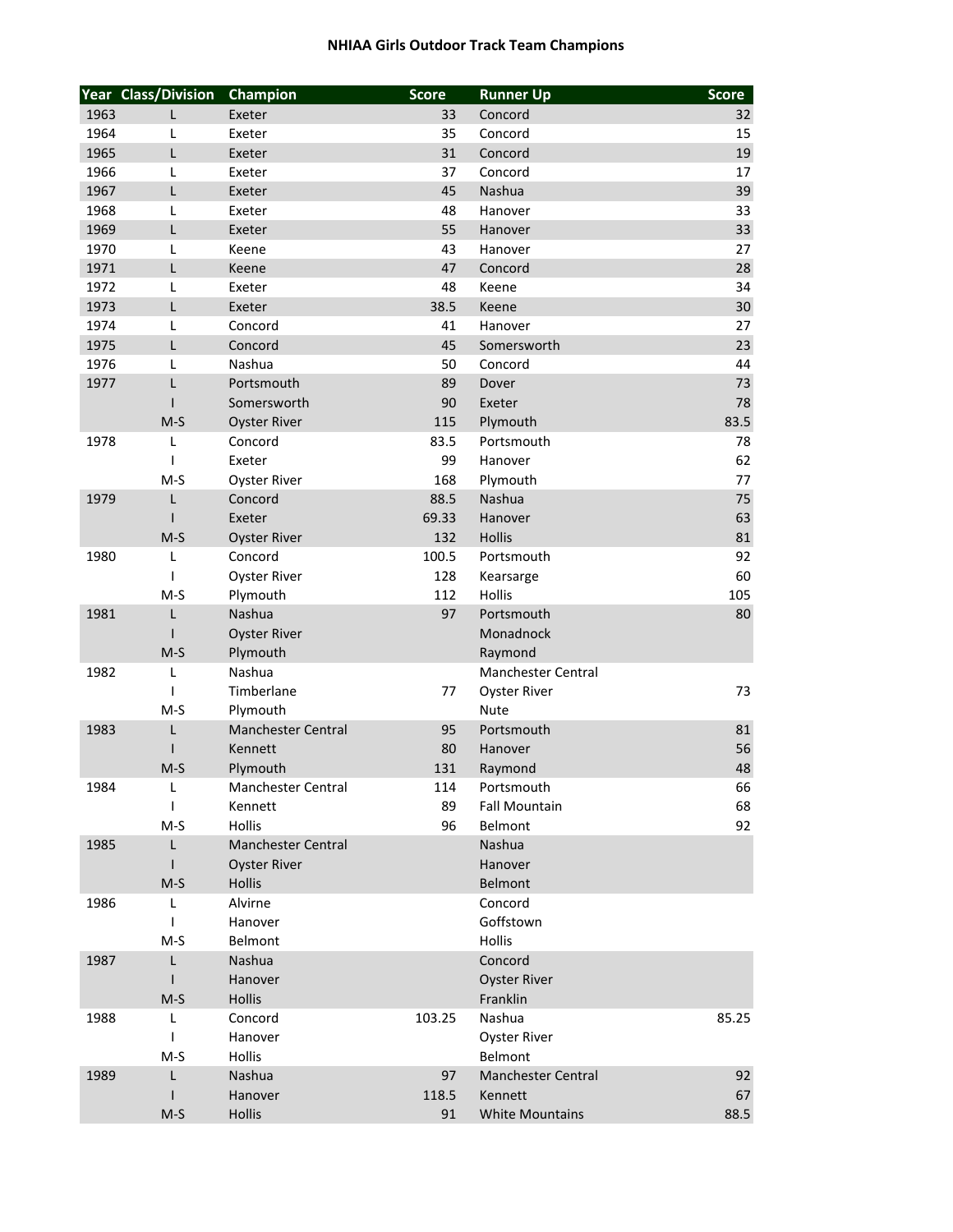## **NHIAA Girls Outdoor Track Team Champions**

|      | Year Class/Division | Champion                  | <b>Score</b> | <b>Runner Up</b>           | <b>Score</b> |
|------|---------------------|---------------------------|--------------|----------------------------|--------------|
| 1990 | L                   | Nashua                    | 95           | <b>Manchester Central</b>  | 60.33        |
|      | $\mathbf{I}$        | Hanover                   | 96           | Oyster River               | 93           |
|      | $M-S$               | <b>Hollis</b>             | 132          | Inter-Lakes                | 54           |
| 1991 | L                   | <b>Manchester Central</b> | 86           | <b>Manchester Memorial</b> | 64           |
|      | $\mathbf{I}$        | Hanover                   | 94           | Timberlane                 | 82.5         |
|      | $M-S$               | <b>Hollis</b>             | 74           | Winnisquam                 | 49.5         |
| 1992 | L                   | <b>Manchester Central</b> | 111          | Nashua                     | 78           |
|      | $\mathbf{I}$        | Hanover                   | 96           | Goffstown                  | 67           |
|      | $M-S$               | Winnisquam                | 70           | Gilford                    | 69           |
| 1993 | L                   | <b>Nashua</b>             | 116          | <b>Manchester Central</b>  | 114          |
|      | ı                   | Hanover                   | 103          | Timberlane                 | 81           |
|      | $M-S$               | Gilford                   | 114          | <b>Hollis</b>              | 79           |
| 1994 | L                   | <b>Manchester Central</b> | 144.5        | Nashua                     | 96           |
|      | $\mathbf{I}$        | Timberlane                | 80           | Hanover                    | 74           |
|      | $M-S$               | Gilford                   | 104.5        | <b>White Mountains</b>     | 61.5         |
|      | L                   | Nashua                    | 132          | Londonderry                | 92           |
| 1995 |                     |                           |              | Timberlane                 |              |
|      |                     | Hanover                   | 105          |                            | 92.5         |
|      | $M-S$               | Gilford                   | 88           | <b>White Mountains</b>     | 82           |
| 1996 | L                   | <b>Manchester Central</b> | 137          | Nashua (76.34)             | 76.34        |
|      | $\mathbf{I}$        | Hanover                   | 107          | Timberlane                 | 106          |
|      | $M-S$               | Gilford                   | 74           | Coe-Brown                  | 66.5         |
| 1997 | L                   | <b>Manchester Central</b> | 132.5        | Nashua                     | 99           |
|      | $\mathbf{I}$        | Hanover                   | 113.5        | Timberlane                 | 101          |
|      | $M-S$               | Coe-Brown                 | 83.5         | <b>Hollis</b>              | 48           |
| 1998 | L                   | Londonderry               | 115.5        | <b>Manchester Central</b>  | 105          |
|      | $\mathbf{I}$        | Monadnock & Timberlane    | 74           | Co-Champs                  |              |
|      | $M-S$               | Coe-Brown                 | 124          | Winnisquam                 | 62           |
| 1999 | L                   | <b>Manchester Central</b> | 125          | Londonderry                | 94           |
|      |                     | Lebanon                   | 89           | Coe-Brown                  | 73           |
|      | $M-S$               | Winnisquam                | 100          | <b>Hollis</b>              | 79           |
| 2000 | L                   | <b>Manchester Central</b> | 86           | Nashua                     | 69           |
|      | $\mathbf{I}$        | Coe-Brown                 | 82           | Lebanon                    | 62           |
|      | $M-S$               | Bow                       | 92           | Winnisquam                 | 83           |
| 2001 | L                   | Keene                     | 86           | Londonderry                | 69           |
|      | I                   | Hanover                   | 102.25       | <b>Merrimack Valley</b>    | 81           |
|      | $M-S$               | Winnisquam                | 116          | Hollis Brookline           | 96.5         |
| 2002 | L                   | Keene                     | 94           | <b>Bishop Guertin</b>      | 63           |
|      | $\mathbf{I}$        | Hanover                   | 105          | <b>Fall Mountain</b>       | 77           |
|      | $M-S$               | Hollis                    | 144.5        | Bow                        | 85           |
| 2003 | L                   | <b>Bishop Guertin</b>     | 94           | Keene                      | 57           |
|      |                     | Hanover                   | 106          | <b>Hollis Brookline</b>    | 81           |
|      | $M-S$               | Bow                       | 85.5         | Belmont                    | 84           |
| 2004 | L                   | <b>Bishop Guertin</b>     | 93           | Concord                    | 60           |
|      | $\mathbf{I}$        | Hollis                    | 99           | Coe-Brown                  | 86           |
|      | $M-S$               | Bow                       | 128.66       | Inter-Lakes                | 95           |
| 2005 | L                   | <b>Bishop Guertin</b>     | 97.6         | Concord                    | 56.5         |
|      | $\mathbf{I}$        | Hanover                   | 87           | Coe-Brown                  |              |
|      |                     |                           |              |                            | 80           |
|      | $M-S$               | Inter-Lakes               | 103          | Newfound                   | 93           |
| 2006 | L                   | <b>Bishop Guertin</b>     | 146          | Exeter                     | 52           |
|      | $\mathbf{I}$        | Hanover                   | 105          | Lebanon                    | 66           |
|      | $M-S$               | Inter-Lakes               | 112          | Newfound                   | 76           |
| 2007 | L                   | <b>Bishop Guertin</b>     | 100.9        | Pinkerton                  | 77.2         |
|      |                     | Hanover & Lebanon         | 63           | Co-Champs                  |              |
|      | $M-S$               | Hopkinton                 | 124          | Winnisquam                 | 73           |